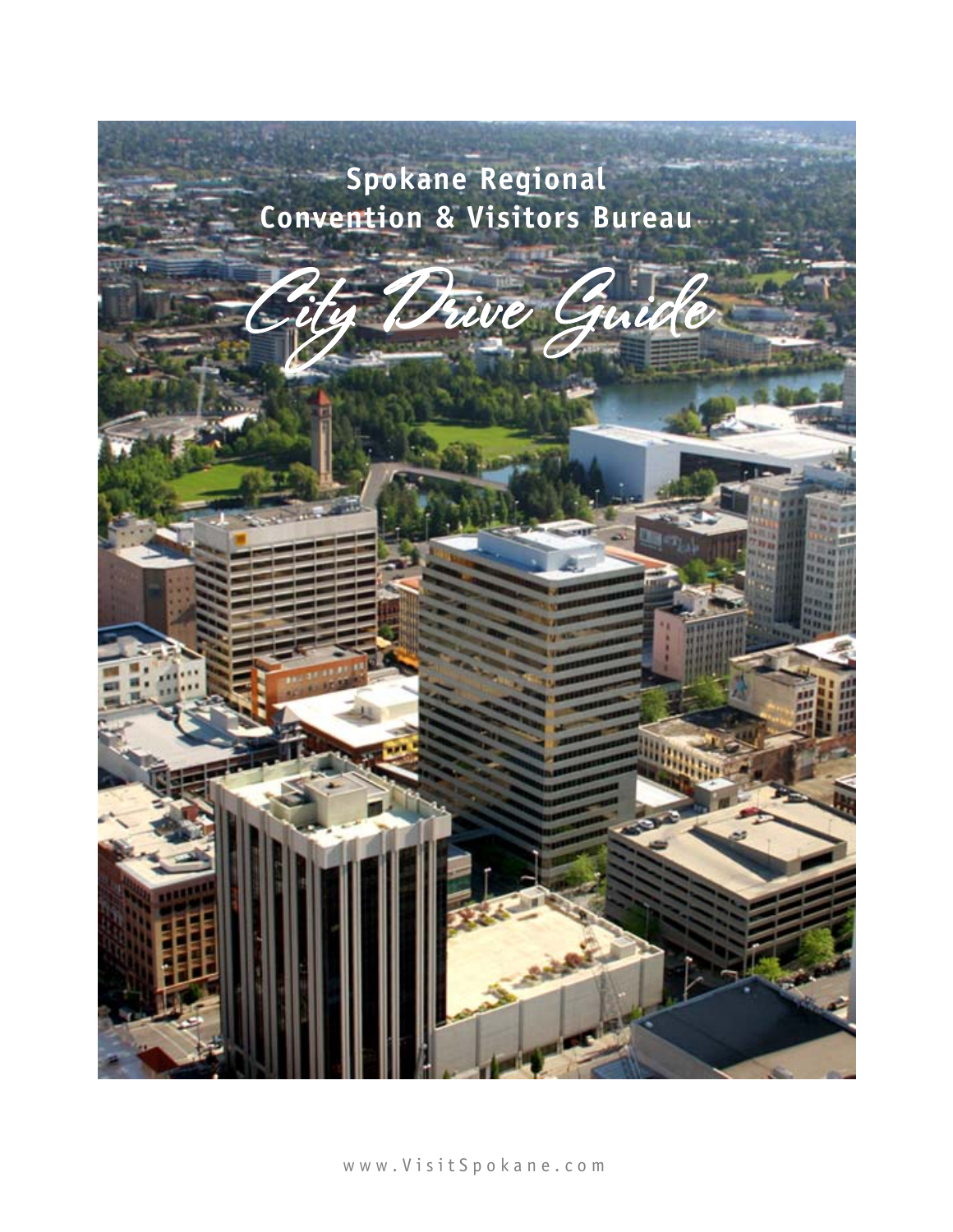# **City Drive Attractions**

- **1. Spokane Regional Visitor & Information Center:** 201 W. Main Ave. Spokane, WA 99201
- **2. Riverfront Park:** 808 W. Spokane Falls Boulevard Spokane, WA 99201
- **3. Gonzaga University:** 502 E. Boone Ave. Spokane, WA 99258
- **4. Spokane Veterans Memorial Arena:** 720 W. Mallon Ave. Spokane, WA 99201
- **5. Flour Mill:** 621 W. Mallon Ave. Spokane, WA 99201
- **6. Spokane County Courthouse:** 1116 W. Broadway Spokane, WA 99260
- **7. Northwest Museum of Arts & Culture:** 2316 W. 1st Ave. Spokane, WA 99201
- **8. Campbell House:** 2316 W. 1st Ave. Spokane, WA 99201
- **9. Martin Woldson Theater at The Fox**: 1001 W. Sprague Ave. Spokane, WA 99201
- **10. The Davenport Hotel and Tower:** 10 S. Post St. Spokane, WA 99201
- **11. The Steam Plant Grill: 159 S. Lincoln St., Spokane, WA 99201**
- **12. Manito Park:** 1800 S. Grand Boulevard Spokane, WA 99203
- **13. Cathedral of St. John the Evangelist:** 127 E. 12th Ave. Spokane, WA 99202
- **14. Cliff Drive & Cliff Aerie:** 708 W. Cliff Drive Spokane, WA 99204
- **15. Moore-Turner Heritage Gardens** : 507 W. 7th Ave. Spokane, WA 99204
- **16. Glover Mansion:** 321 W. 8th Ave. Spokane, WA 99204

# **Optional Excursions**

- **17. Hutton Settlement:** 10200 E. Upriver Dr. Spokane, WA 99206
- **18. Arbor Crest Wine Cellars:** 4705 N. Fruit Hill Rd. Spokane, WA 99217
- **19. Green Bluff Growers:** 9807 E. Day Rd Mead, WA
- **20. Cat Tales Zoological Park:** 17020 N. Newport Hwy. Mead, WA 99021
- **21. Whitworth University:** 300 W. Hawthorne Rd. Spokane, WA 99251
- **22. Downriver Golf Course:** 3225 N. Columbia Circle Spokane, WA 99205
- **23. Bowl & Pitcher:** 4427 N. Aubrey L. White Parkway Spokane, WA 99026
- **24. Fort George Wright:** 4000 W. Randolph Rd. Spokane, WA 99224
- **24. Finch Arboretum:** 3404 W. Woodland Boulevard Spokane, WA 99224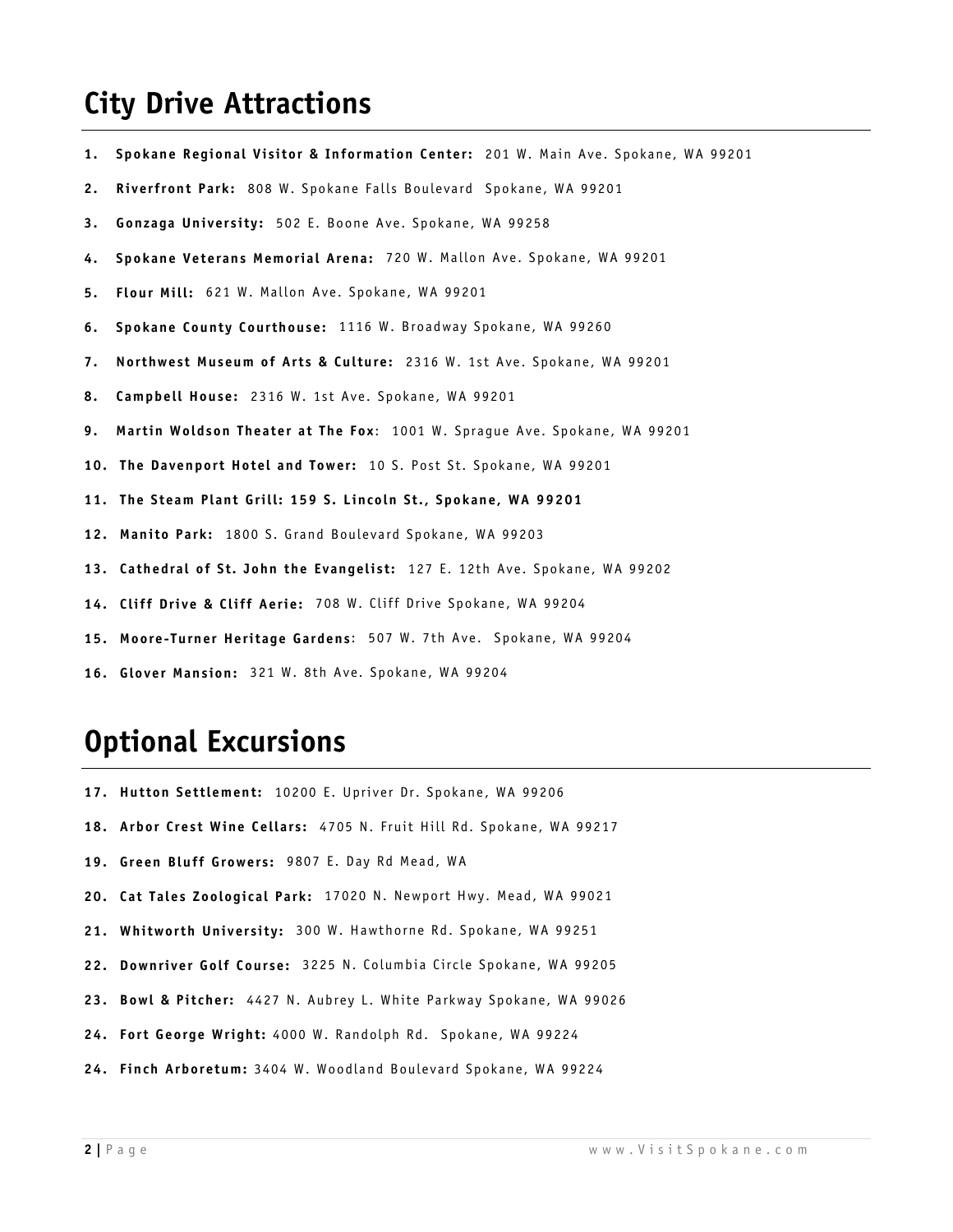It is clear the very first visitors and settlers who called the Spokane region home were the Native Americans. And one might muse over the very meaning of Spokane, a Salish word which is often loosely translated to mean "children of the sun" or "land of shimmering waters." Either interpretation offers an apt description of our city's earliest days when the tribes camped and fished along the banks of the Spokane River and its untamed falls. Those same rushing waters mark the pulse of our community today, the ebb and flow of a people and place called Spokane.

Officially founded in 1873 by James Nettle Glover, Spokane was first a small settlement known as Spokan Falls. The natural resources of Eastern Washington - fertile soil, timber and mineral wealth - eventually attracted more settlers to the area. The present boundaries of Spokane County were created by the legislature in 1879. Incorporated in 1881, Spokane Falls - now with an "e" added - became the county seat in 1887 after a hotly contested battle with Cheney.

Eighteen eighty-nine marked an eventful year around the Pacific Northwest when Spokane Falls, Seattle and Ellensburg were all destroyed by disastrous fires. Known as "a night of terror, devastation, suffering and awful woe," Spokane's response to the fire, which destroyed 32 blocks of the city's core, was to rebuild immediately, and in a far grander fashion than before.

Spokane was transformed when the Northern Pacific Railroad arrived in 1881 and was linked transcontinentally in 1883. In that same year, Spokane experienced its first boom when the discovery of gold in the Coeur d'Alene mining district established Spokane as the service center for the north Idaho mines. Local investors, funded by money made in the mines, quickly helped rebuild the city following the fire of 1889. So great was Spokane's influence at that time that some even considered declaring the city its own state!

Rebounding from a national depression in 1893, Spokane experienced another building boom at the turn of the century. Construction expanded the downtown area, and the city nearly doubled in size. With a population of just over 300 in 1880, Spokane had grown to more than 100,000 people by 1909, making it the largest city west of Minneapolis.

Spokane retains much of its architectural history today. More than 50 percent of Spokane's downtown is designated as historic, making up three separate National Register Historic Districts. In fact, the City of Spokane has the most designated National Register Historic Districts in the state, with 18 on the list.

Preserving the past with an eye to the future has always been a key to Spokane's character. Now you'll find an "All America" city that is home to the nation's largest Wi-Fi HotZone. Spokane County is filled wtih entrepreneurs whose companies and products have put our region on the worldwide map! Yet despite the progress, our community unfailingly embraces the essence of its founders and original settlers. Here you'll find spirit, integrity, courage, innovation and inspiration in both the place and its people.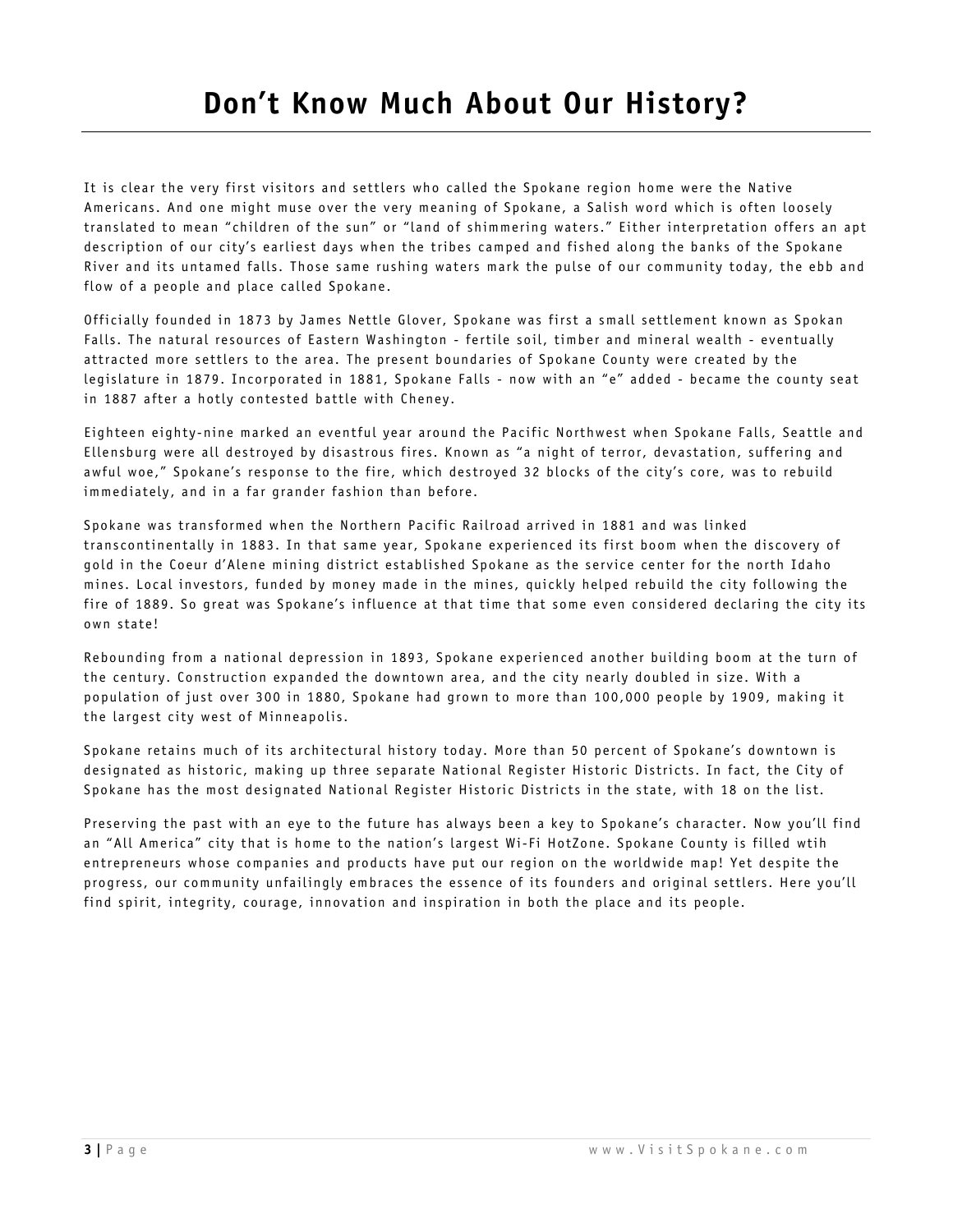- **1. Spokane City/County Population:** 204,400/459,000
- **2. Downtown Spokane elevation:** 1,898 feet
- **3. Number of Wineries within 20 minutes of Spokane:** 18
- **4. Average Number of Sunny Days:** 260
- **5. Number of Golf Courses within 75 miles:** 33
- **6. Minutes from Airport to Downtown:** 10
- **7. Average Summer Temperature:** 78 degrees
- **8. Number of Ski Areas within 75 miles:** 5
- **9. Average Commute Time:** 21 minutes
- **10. Number of Lakes within 50 miles:** 76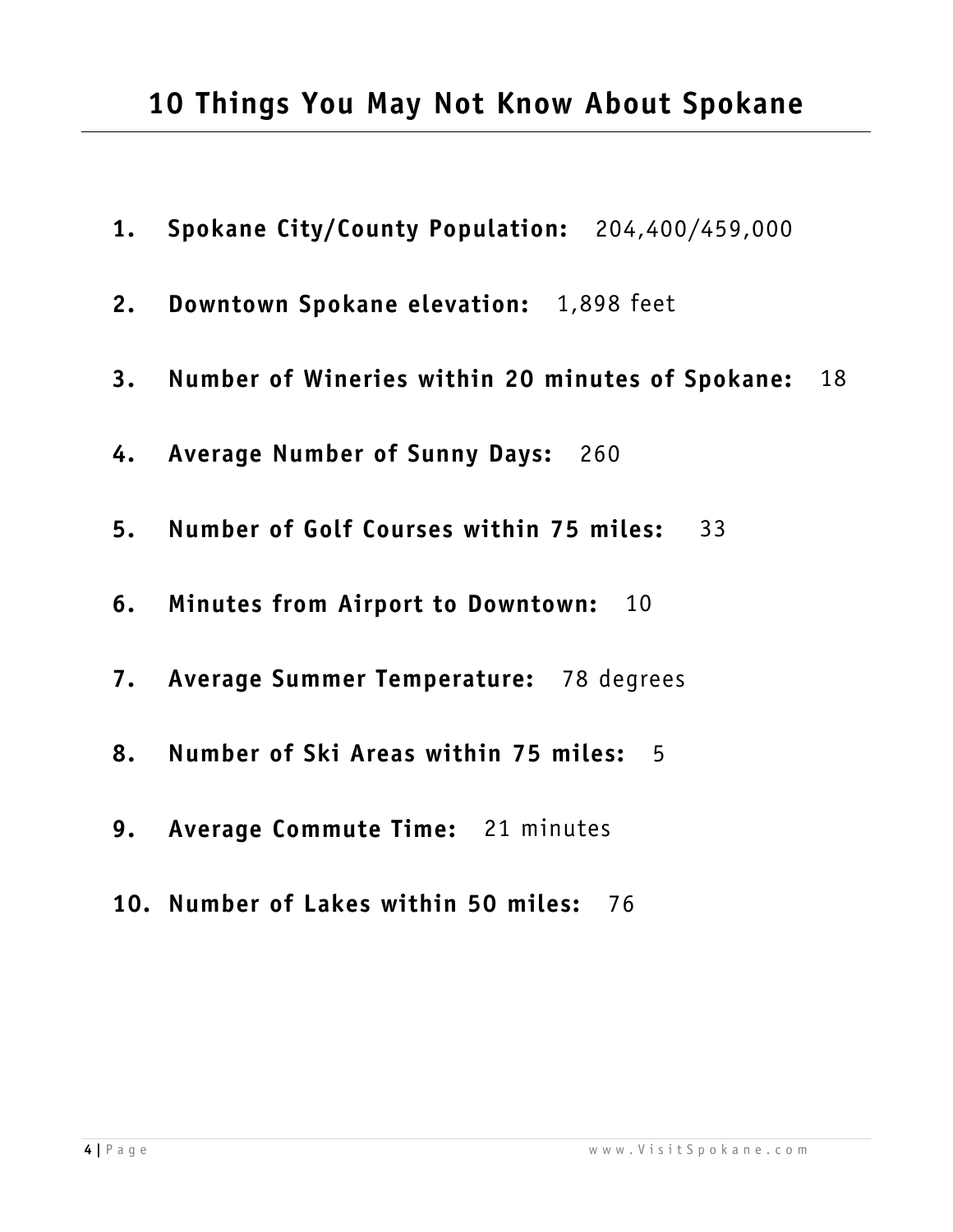# **City Drive**

Come enjoy breathtaking vistas, appealing parks and interesting historical and architectural structures along the City Drive, a scenic 60-mile loop tour of Spokane! For the convenience of those who like to use their GPS, we have included way points for all stops on the Spokane City Drive. Now sit back, relax and experience Spokane at your own pace.

#### **Spokane Regional Visitor & Information Center**  47°39'32.09"N

#### 117°24'49.29"W

Located at Main Ave. and Browne St., make sure to pick up some brochures to take along with you on the City Drive to provide more in-depth information on the attractions you will see.

Proceed east on west Main Ave. toward north Division St. Turn left onto north Division St. to Spokane Falls Blvd. Turn left onto west Spokane Falls Blvd. and proceed to . . .

#### **Riverfront Park**

#### 47°39'37.20"N 117°25'15.93"W

One-hundred acres of beautifully manicured lawns and trees, interesting art and amazing attractions located in the heart of downtown Spokane. Riverfront Park is home to the antique Looff Carrousel, Ken Spierings's sculpture entitled "Childhood Express," a unique giant replica of a Radio Flyer Wagon that is actually a slide for children. A sculpture walk follows the Centennial Trail through the park. Many bridges and viewpoints offer spectacular views of the beautiful Spokane Falls. Attractions include an IMAX Theatre, the Ice Palace skating rink (Open Oct.-Mar.), park train, kids' rides, a gondola ride over the Spokane Falls and a mechanical garbageeating goat. The INB Performing Arts Center, Spokane Convention Center (located on Spokane Falls Blvd., the south boundary of the park) and the park itself are the legacy of Spokane's Expo '74 World's Fair. Plenty of parking is located along the south side of Spokane Falls Boulevard.

Start out going west on Spokane Falls Blvd. toward north Monroe St. Turn left onto west Main Ave. Turn left onto north Division St. Follow north Division St. to Sharp Ave. Take a right onto east Sharp Ave. and proceed to Addison St. Turn right onto north Addison St. (Main Campus Entry) and proceed until you see . . .

#### **Gonzaga University**

#### 47°40'6.26"N 117°24'10.25"W

Bing Crosby's alma mater welcomes visitors to enjoy the country's largest public collection of Bing Crosby memorabilia, located in the Crosbyana Room in the Crosby Student Center. Bing's boyhood home at 508 E. Sharp is now home of the Gonzaga University Alumni Association and is also open to the public.

Start out going north on Addison St. Turn left onto east Sharp Ave. followed by a left onto north Division St./US-2 W/US-395 S. Turn right onto west Boone Ave. followed by a left onto north Howard St. Take a right onto west Mallon Ave. and end at . . .

#### **Spokane Veterans Memorial Arena**

#### 47°39'55.60"N

117°25'20.65"W

A multi-purpose building with seating up to 12,500 that offers facilities for ice hockey, high school and college basketball games, special shows, rodeos and conventions. The Star Theatre also transforms the Arena into a wonderful venue for concerts. Just south of the arena you will find the . . .

#### **Flour Mill**

47°39'54.33"N

117°25'18.92"W

Listed on the National Register of Historic Places, the Flour Mill was originally built over a hundred years ago to harness the energy of the Spokane River to grind wheat into flour. It was renovated during the excitement prior to the Expo '74 World's Fair into an eclectic collection of specialty shops, eateries, self-guided tours and office space.

Head west on west Mallon. Turn left onto north Post St. Turn right onto west Broadway Ave. and end at the . .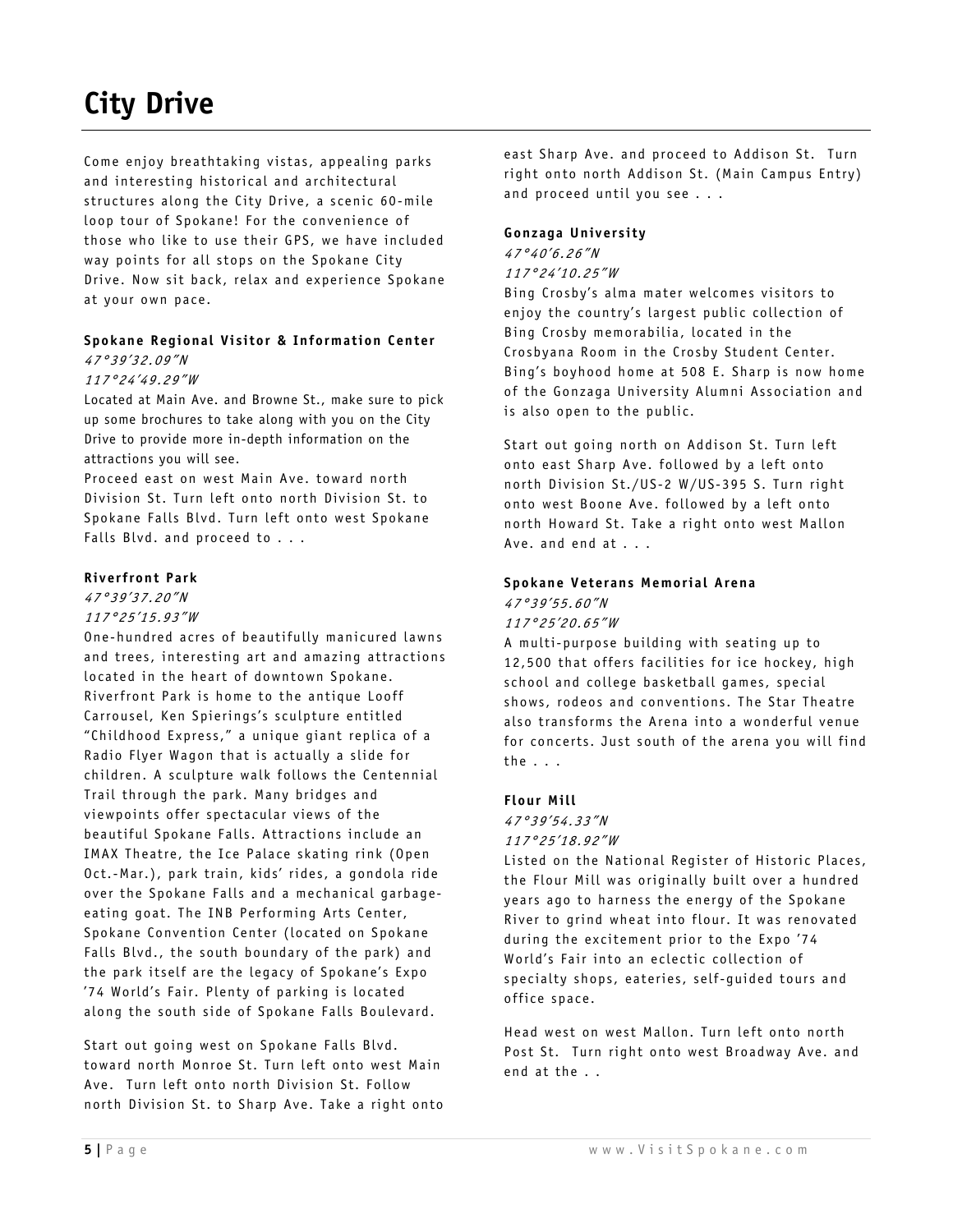#### **Spokane County Courthouse**

47°39'51.87"N 117°25'43.92"W

Designed by architect W. A. Ritchie in a 16th Century French Renaissance design, this facility has served the citizens of Spokane County since 1895.

Make a right on N. Adams Street. Make another right onto W. Gardner Ave. Turn right onto north Monroe St. followed by a right onto west Riverside Ave. Take a left onto south Maple St. followed by a right onto west 1st Ave. where you will enter . . .

#### **Browne's Addition Historic District**

In the late 1800's, this neighborhood was home to many of the wealthy mining barons who got rich on silver and gold claims in Eastern Washington and Northern Idaho. Continue on 1st Ave. until you reach the . . .

#### **Northwest Museum of Arts & Culture**

#### 47°39'23.16"N 117°26'46.64"W

The Northwest Museum of Arts and Culture, a Smithsonian affiliate, features exhibits of regional and natural history, including America's largest collection of Northern Plateau Indian art and artifacts, and fine art exhibits that change monthly. Open Wednesday through Saturday, 10a.m. to 5p.m. Just down the street is the . . .

#### **Campbell House**

#### 47°39'23.16"N 117°26'46.64"W

The Campbell House, designed in 1898 by Kirtland Cutter, is furnished in the fashion of Spokane's turn of the century 'Age of Elegance.' Hours are Wednesday-Saturday 10a.m.-5p.m. Though Kirtland Cutter got his architectural start in Spokane his crown jewel is the design of many homes and buildings in Mission Viejo, California.

Start by taking a left on S. Poplar St. Then take a left on W. 2nd Ave. Follow along past Rosauers and take a left onto south Maple St. followed by a slight right onto west 1st Ave. Turn left onto south Lincoln St. followed by a left onto west Sprague Ave. where you will end at the . . .

#### **Martin Woldson Theater at The Fox 47**°39'24.55"N

#### 117°25'37.20"W

Constructed by renowned architect Robert Reamer in an art deco style, the Fox Theater opened to the public in September of 1931. With 2,300 seats and air conditioning (the first building in Spokane to have it), the Fox was the largest and most unique venue of its kind in the region. Inside the theater, murals created by Anthony Heinsbergen evolve from underwater floral patterns at the lobby level to landscapes of castles, rivers and clouds on the mezzanine, culminating with a magnificent 60-foot wide sunburst that dominates the auditorium. Sunlight radiates across the ceiling and falls on a canopy of foliage representative of a forest under a starlit sky. Divided into two small theaters in 1975 and later slated for demolition in 2000, a massive community effort spearheaded by the Spokane Symphony saved the Fox. When its doors finally reopened in November of 2007, following a \$31 million renovation, the Fox had finally come full circle retaking its place as the premier historical performing arts venue in the Inland Northwest.

Start out going west on Sprague Ave. Turn left onto south Madison St., followed by a left onto west  $1^{st}$  Ave. Take another left onto S. Post St., followed by a left onto Sprague Ave. and end at the…

## **The Davenport Hotel and Tower**

#### 47°39'25.32"N 117°25'24.63"W

The Davenport Hotel has been world-famous since its opening in September of 1914. It was the first hotel with air conditioning, a central vacuum system, housekeeping carts (designed by Louis Davenport himself), accordion ballroom doors and Crab Louis (named for Louis Davenport). After a \$38-million top to bottom renovation, the Davenport revels in its previous glory. Re-opened in 2002, it now has 611 guest rooms and suites, thanks in part to the completion of the Davenport Tower in early 2007. It is known as one of "America's Exceptional Hotels." In January 2007, Conde Nast magazine named The Davenport Hotel among the top 100 in the world. In June 2007, Expedia.com named the Davenport Hotel and Tower #6 in the world and #3 in the United States.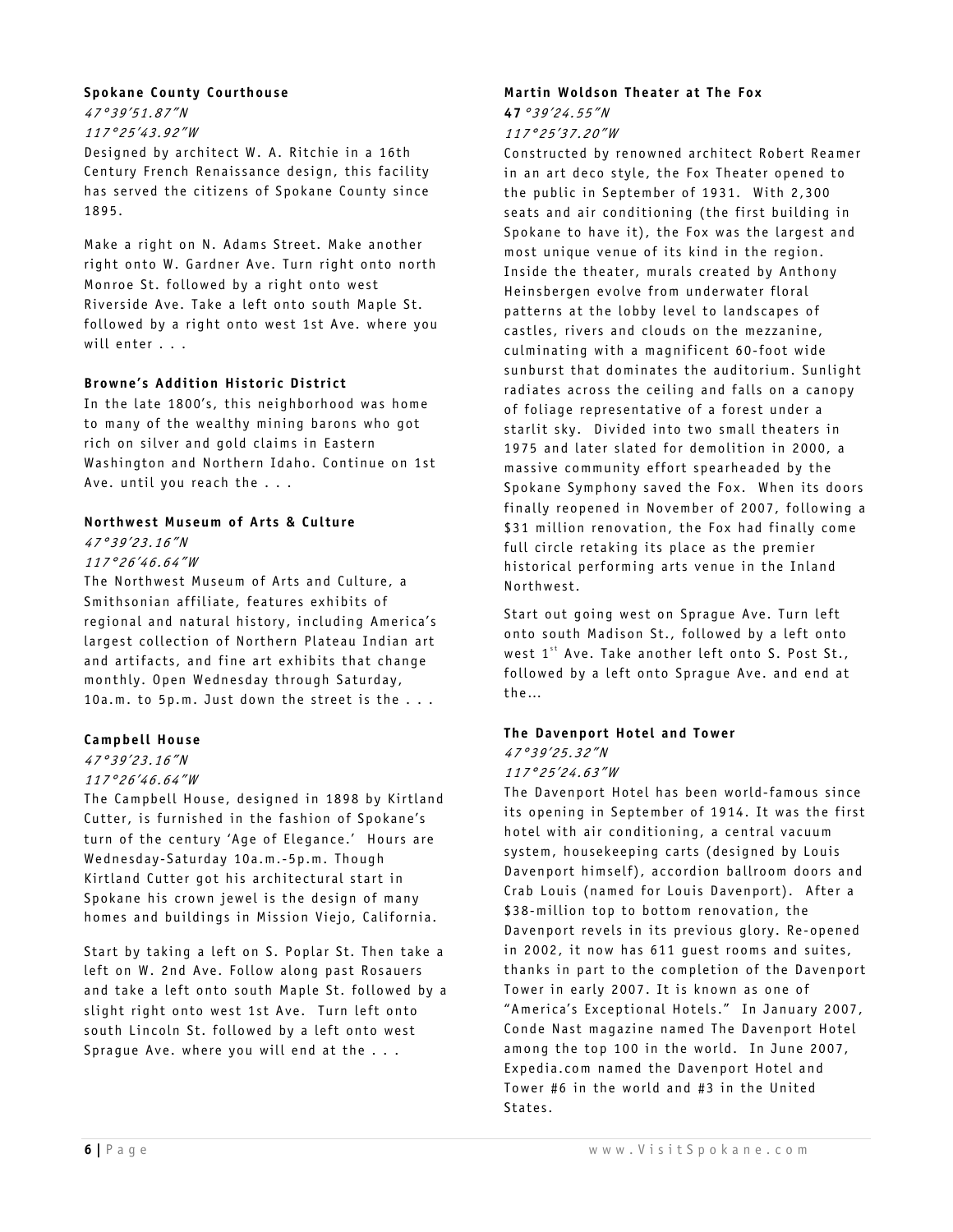Continue heading west on Sprague Ave. Take a left on Monroe St. Take another left on W. 3rd Ave., followed by a left on S. Lincoln St. You are now at....

#### **Steam Plant Grill**

47°39'18.18"N 117°25'30.01"W

Built in 1916, the Steamplant was constructed to produce steam heat and electrical power for all of downtown Spokane. The twin 225-foot smokestacks, now Spokane landmarks, were handformed using a total of 333,340 bricks. In operation until 1986, the Steamplant produced 15,000-370,000 pounds of steam pressure per hour virtually every hour of the day or night. After sitting idle for nearly 10 years upon closing, the Steamplant was purchased and rennovated into one of the most unique dining experiences in the Pacific Northwest. The Steamplant now features dining on two levels, four unique ballrooms and Coeur d'Alene beer brewed on-site.

Continue north on Lincoln St. and take a right on W. 1st Ave. Next, turn right onto south Stevens St. Remain in the left lane after driving under I-90 to ensure you will take a slight left onto west 9th Ave. Take a slight right onto south Grand Blvd. and end at . . .

#### **Manito Park**

#### 47°38'18.98"N 117°24'25.81"W

Covering over 90 acres, Manito Park is one of Spokane's largest and most beautiful parks. It includes a Lilac Garden, the Nishinomiya Japanese Garden, Rose Hill, Duncan Formal Gardens and the Gaiser Conservatory. The gardens are spectacular during the growing season and the conservatory is a wonderful stop any time of the year. (During winter, the Japanese Gardens will be closed).

Head north on south Grand Blvd. to 12th Ave. Turn right onto east 12th Ave. and end at . . .

#### **The Cathedral of St. John the Evangelist**  47°38'40.41"N

117°24'31.28"W An excellent example of English gothic architecture. Free tours are conducted Monday, Tuesday, Thursday and Saturday from noon to 3 p.m.

Return to south Grand Blvd. Turn right onto south Grand Blvd. followed by a left onto west Cliff Ave. where you can enjoy . . .

#### **Cliff Drive & Cliff Aerie**

47°38'49.33"N 117°25'9.81"W

Well-known for its panoramic view of the entire city, Cliff Drive provides a picture waiting to be taken. Continuing on to the left at the bend in the road is Cliff Aerie, the former residence of Senator Dill who introduced the bill to build Grand Coulee Dam.

Start out going southwest on west Cliff Dr. toward south Lincoln St. Turn right onto south Lincoln St. followed by a right onto west 7th Ave. where you will end at . . .

#### **Moore-Turner Heritage Gardens**

## 47°38'53.58"N

#### 117°25'8.84"W

Originally developed between 1889 and 1932 for the residences of F. Rockwood Moore and later Senator George Turner, the Moore-Turner Heritage Gardens are a combination of Victorian and Arts & Crafts styles. Buried for more than 50 years, the gardens were uncovered, restored and reopened in August of 2007. Restored using original photographs of the gardens, special features include a reflection pool, white garden steps, rustic rose arbor, conservatory, perennial gardens, octagon teahouse with white columns and an upper pond and rock waterfall. The Moore-Turner Heritage Gardens project is the first residential landscape of its kind in the state of Washington.

Start out going east on 7th Ave. and take a right onto south Stevens St. Stevens St. becomes west 9th Ave. Turn left onto south McClellan St. followed by a left onto west 8th Ave. where you will end at the . . .

#### **Glover Mansion**

## 47°38'53.91"N

## 117°25'0.35"W

Built by famed architect Kirtland Cutter for the "Father of Spokane," James Glover, in 1888 the mansion is an exquisite example of late 19th century design. Tour the mansion and marvel at the featured woodwork from 10 different areas around the world, and the wide array of stunning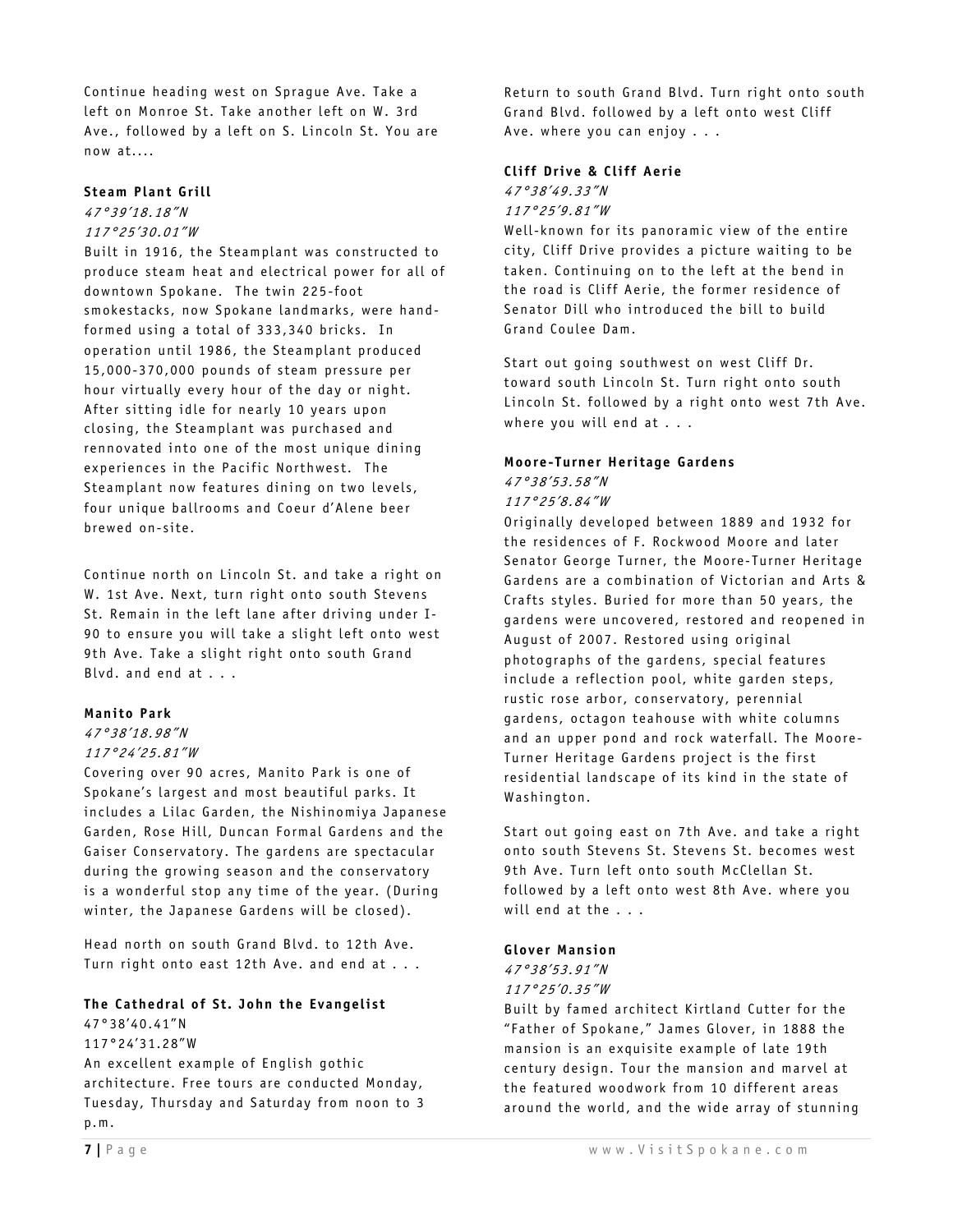lead and stained glass windows in original condition.

Start traveling west on 8th Ave. which will turn into south Washington St. Turn right onto west 3rd Ave. followed by a right south Browne St. Merge onto I-90 E. towards Coeur d'Alene. Take the Argonne Rd. exit, Exit 287. Take a left onto north Mullan Rd. followed by a slight right onto north Argonne Rd. Turn right onto east Upriver Dr. and end at the . . .

#### **Optional Excursions**

Still looking to experience more of Spokane? Check out these optional excursions throughout the region! From world-class wineries to raging whitewater, you won't want to miss out on these unique Spokane attractions.

#### **Spokane Valley**

#### **Hutton Settlement**  47°41'48.61"N 117°16'0.05"W

The Hutton Settlement Children's Home is the end-product and dream of Levi and May Hutton. Both raised as orphans, the Huttons were determined to make a difference. After becoming millionaires through investing in the Hercules Mine in Wallace, Idaho, the Huttons motivation was finally matched with monetary backing. Opened in 1919, the Hutton Settlement has continued to provide a safe haven for children in line with the legacy the Huttons left behind.

Turn left onto east Upriver Dr. Take a slight left onto east Fruithill Rd and end at . . .

#### **Arbor Crest Wine Cellars**

47°42'0.55"N 117°15'2.57"W

Located in the Cliff House, a national historic landmark, this self-sustaining winery sits perched on a rock 450 feet above the Spokane River. Once the home of Royal Newton Riblet, an eccentric inventor, the grounds are as unique as the inventor was. Tour the grounds and hear stories about Mr. Riblet, his inventions and the unique additions he made to the Cliff House grounds. After working up a thirst, sample the delicious, award-winning wines while enjoying the panoramic view of the countryside, the valley and the river.

Start out going south on north Fruit Hill Rd. towards east Upriver Dr. Go straight onto east Upriver Dr. and then take a right onto north Argonne Rd. North Argonne Rd. becomes north Bruce Rd. Take a right onto east Day Mt. Spokane Rd. and then go straight onto east Day Rd. where you will end at Walter's Fruit Ranch which is a member of . . .

#### **North Spokane Green Bluff Growers**  47°48'19.47"N

#### 117°16'27.83"W

The farms that make up Green Bluff Growers are a diverse group of 38 family-owned farms resting at the base of Mount Spokane. Visitors can pick fresh fruits and vegetables from each of the farms from mid-June through late fall. The farms work together for several festivals throughout the season including the Strawberry Celebrations, Cherry Festival (including the popular Cherry Pickers Trot and Pit Spit), Peach Festival and Apple Festival. Of course, no self-respecting family in the region would consider buying a pumpkin from a store. Picking a pumpkin fresh is a must!

Start out going west on east Day Rd. which will turn into east Day Mt. Spokane Rd. Turn right onto US-2 E/N Newport Hwy ending at . . .

#### **Cat Tales Zoological Park**

#### 47°48'25.78"N 117°20'50.59"W

A Zoological Park featuring over 40 big cats (Lions, Leopards, Pumas, Lynx & more). Cat Tales even has a Liger – and to think nobody believed Napoleon Dynamite. Also, this is the home of Terri Irwin's cat Zoey, whom she entrusted to the park when she left the country to marry the late Crocodile Hunter Steve Irwin. Guests can walk within 8 feet of these rare and endangered species. Take part in Guided Tours, Petting Zoos, Educational Programs and Zookeeper Training Center & Outreach Programs. Closed on Mondays.

Turn onto US-HWY 2/N. Newport Highway going south and proceed to Hawthorne Rd. Turn right onto east Hawthorne Rd. stopping at . . .